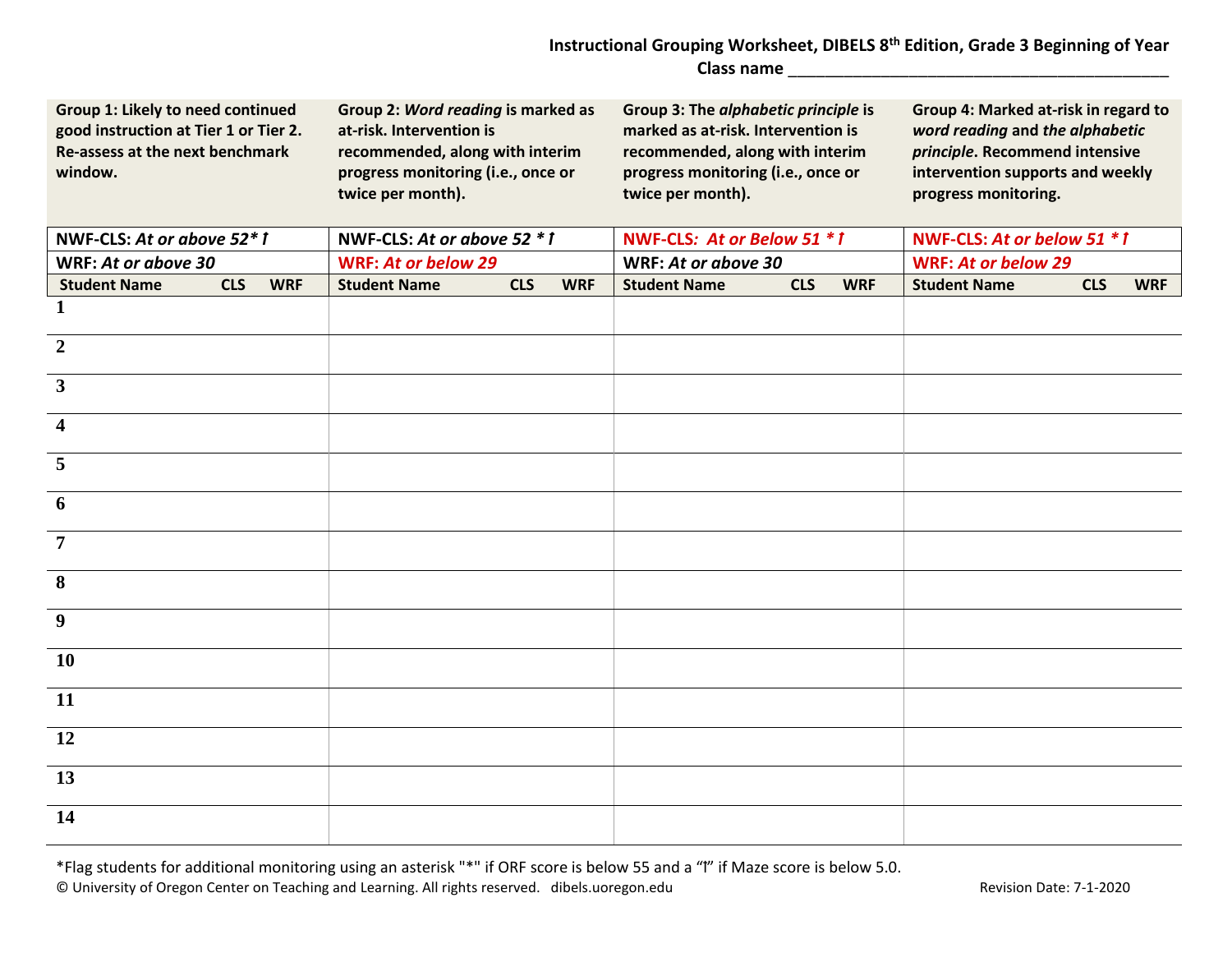## **Instructional Grouping Worksheet, DIBELS 8th Edition, Grade 3 Middle of Year Class name** \_\_\_\_\_\_\_\_\_\_\_\_\_\_\_\_\_\_\_\_\_\_\_\_\_\_\_\_\_\_\_\_\_\_\_\_\_\_\_\_\_

| Group 1: Likely to need continued<br>good instruction at Tier 1 or Tier 2.<br>Re-assess at the next benchmark<br>window. |            |            | Group 2: Word reading is marked as<br>at-risk. Intervention is<br>recommended, along with interim<br>progress monitoring (i.e., once or<br>twice per month). |            |            | Group 3: The alphabetic principle is<br>marked as at-risk. Intervention is<br>recommended, along with interim<br>progress monitoring (i.e., once or<br>twice per month). |            |            | Group 4: Marked at-risk in regard to<br>word reading and the alphabetic<br>principle. Recommend intensive<br>intervention supports and weekly<br>progress monitoring. |            |            |
|--------------------------------------------------------------------------------------------------------------------------|------------|------------|--------------------------------------------------------------------------------------------------------------------------------------------------------------|------------|------------|--------------------------------------------------------------------------------------------------------------------------------------------------------------------------|------------|------------|-----------------------------------------------------------------------------------------------------------------------------------------------------------------------|------------|------------|
| NWF-CLS: At or above 78 $*$ f                                                                                            |            |            | NWF-CLS: At or above 78 * 1                                                                                                                                  |            |            | NWF-CLS: At or Below 77 * 1                                                                                                                                              |            |            | NWF-CLS: At or below 77 $*1$                                                                                                                                          |            |            |
| WRF: At or above 40                                                                                                      |            |            | <b>WRF: At or below 39</b>                                                                                                                                   |            |            | WRF: At or above 40                                                                                                                                                      |            |            | <b>WRF: At or below 39</b>                                                                                                                                            |            |            |
| <b>Student Name</b>                                                                                                      | <b>CLS</b> | <b>WRF</b> | <b>Student Name</b>                                                                                                                                          | <b>CLS</b> | <b>WRF</b> | <b>Student Name</b>                                                                                                                                                      | <b>CLS</b> | <b>WRF</b> | <b>Student Name</b>                                                                                                                                                   | <b>CLS</b> | <b>WRF</b> |
| 1                                                                                                                        |            |            |                                                                                                                                                              |            |            |                                                                                                                                                                          |            |            |                                                                                                                                                                       |            |            |
| $\boldsymbol{2}$                                                                                                         |            |            |                                                                                                                                                              |            |            |                                                                                                                                                                          |            |            |                                                                                                                                                                       |            |            |
| $\mathbf{3}$                                                                                                             |            |            |                                                                                                                                                              |            |            |                                                                                                                                                                          |            |            |                                                                                                                                                                       |            |            |
| $\overline{\mathbf{4}}$                                                                                                  |            |            |                                                                                                                                                              |            |            |                                                                                                                                                                          |            |            |                                                                                                                                                                       |            |            |
| $\overline{5}$                                                                                                           |            |            |                                                                                                                                                              |            |            |                                                                                                                                                                          |            |            |                                                                                                                                                                       |            |            |
| 6                                                                                                                        |            |            |                                                                                                                                                              |            |            |                                                                                                                                                                          |            |            |                                                                                                                                                                       |            |            |
| $\overline{7}$                                                                                                           |            |            |                                                                                                                                                              |            |            |                                                                                                                                                                          |            |            |                                                                                                                                                                       |            |            |
| 8                                                                                                                        |            |            |                                                                                                                                                              |            |            |                                                                                                                                                                          |            |            |                                                                                                                                                                       |            |            |
| $\overline{9}$                                                                                                           |            |            |                                                                                                                                                              |            |            |                                                                                                                                                                          |            |            |                                                                                                                                                                       |            |            |
| <b>10</b>                                                                                                                |            |            |                                                                                                                                                              |            |            |                                                                                                                                                                          |            |            |                                                                                                                                                                       |            |            |
| 11                                                                                                                       |            |            |                                                                                                                                                              |            |            |                                                                                                                                                                          |            |            |                                                                                                                                                                       |            |            |
| 12                                                                                                                       |            |            |                                                                                                                                                              |            |            |                                                                                                                                                                          |            |            |                                                                                                                                                                       |            |            |
| 13                                                                                                                       |            |            |                                                                                                                                                              |            |            |                                                                                                                                                                          |            |            |                                                                                                                                                                       |            |            |
| 14                                                                                                                       |            |            |                                                                                                                                                              |            |            |                                                                                                                                                                          |            |            |                                                                                                                                                                       |            |            |

\*Flag students for additional monitoring using an asterisk "\*" if ORF score is below 91 and a "ꝉ" if Maze score is below 9.5. © University of Oregon Center on Teaching and Learning. All rights reserved. dibels.uoregon.edu Revision Date: 7-1-2020